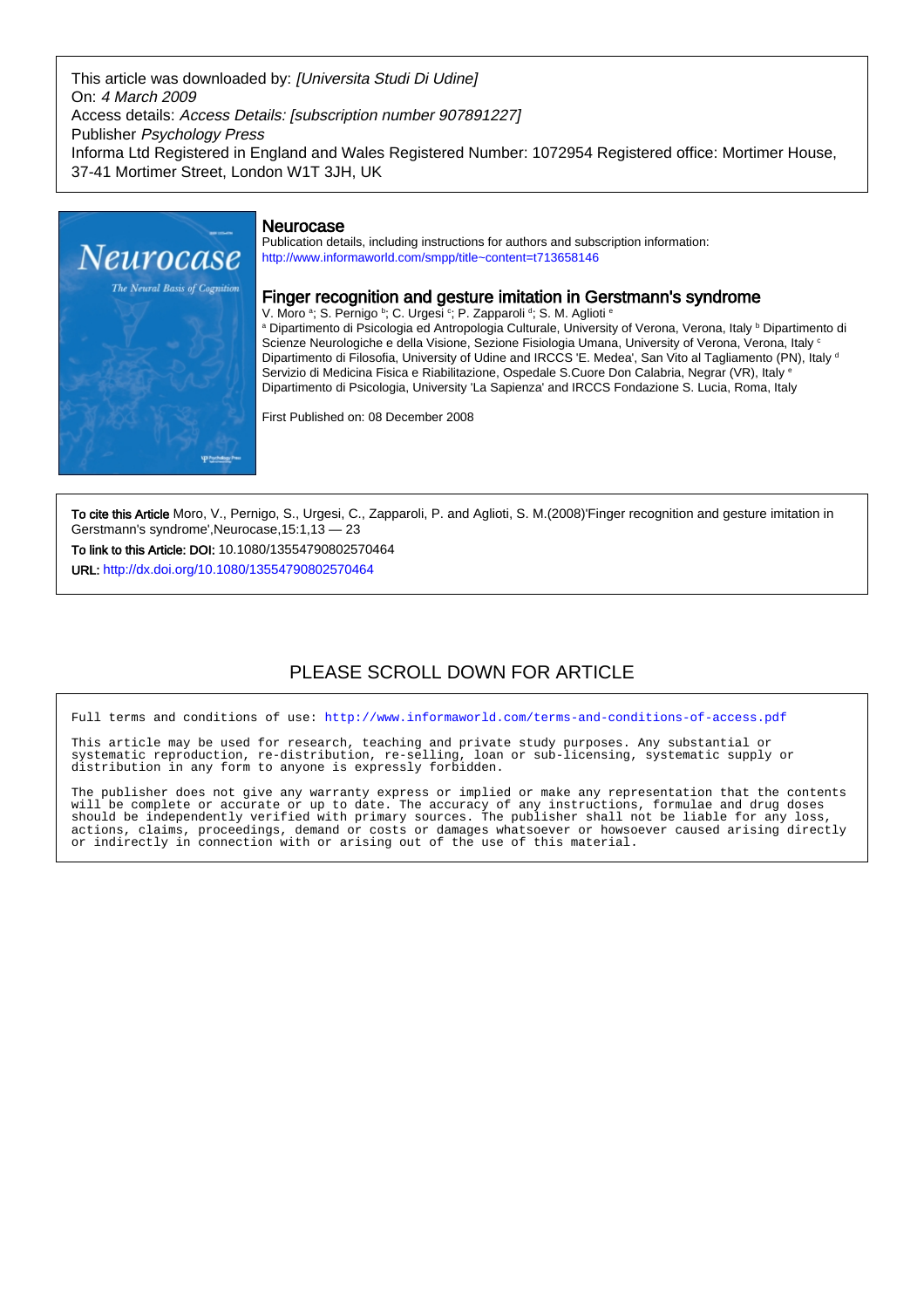# **Finger recognition and gesture imitation in Gerstmann's syndrome**

V. Moro,<sup>1</sup> S. Pernigo,<sup>2</sup> C. Urgesi,<sup>3</sup> P. Zapparoli,<sup>4</sup> and S. M. Aglioti<sup>5</sup>

<sup>1</sup>Dipartimento di Psicologia ed Antropologia Culturale, University of Verona, Verona, Italy <sup>2</sup>Dipartimento di Scienze Neurologiche e della Visione, Sezione Fisiologia Umana, University of Verona, Verona, Italy

<sup>3</sup>Dipartimento di Filosofia, University of Udine and IRCCS 'E. Medea', San Vito al Tagliamento (PN), Italy

<sup>4</sup>Servizio di Medicina Fisica e Riabilitazione, Ospedale S.Cuore Don Calabria, Negrar (VR), Italy 5 Dipartimento di Psicologia, University 'La Sapienza' and IRCCS Fondazione S. Lucia, Roma, Italy

We report the association between finger agnosia and gesture imitation deficits in a right-handed, righthemisphere damaged patient with Gerstmann's syndrome (GS), a neuropsychological syndrome characterized by finger and toe agnosia, left–right disorientation and dyscalculia. No language deficits were found. The patient showed a gestural imitation deficit that specifically involved finger movements and postures. The association between finger recognition and imitation deficits suggests that both static and dynamic aspects of finger representations are impaired in GS. We suggest that GS is a disorder of body representation that involves hands and fingers, that is, the non-facial body parts most involved in social interactions.

*Keywords:* Gerstmann's syndrome; Finger agnosia; Body representation.

# **INTRODUCTION**

The association of finger agnosia, left–right confusion, agraphia and dyscalculia characterizes Gerstmann's syndrome (GS) (Gerstmann, 1924; Mayer et al., 1999), which typically occurs as a consequence of vascular lesions involving the angular gyrus of the dominant hemisphere. The nature and occurrence of the syndrome have been debated for many years (Mayer et al., 1999) because it often emerges in an incomplete form or in association with other cognitive deficits. Studies report patients with GS not only after lesions involving the angular gyrus, but also after left

parietal or thalamic strokes (Casado, Jarrin, Madrid, & Gil-Peralta, 1995), tumors involving the dominant parietal area (Russell, Elliott, Forshaw, Kelly, & Golfinos, 2005), and traumatic brain damage (Mazzoni et al., 1990) in addition to systemic etiologies (Jung et al., 2001) and Alzheimer's disease (Wingard, Barrett, Crucian, Doty, & Heilman, 2007). Moreover, a form of 'developmental Gerstmann's syndrome' has been described in children with learning disabilities (Suresh & Sebastian, 2000). Reports of patients with GS following damage to the right hemisphere are rare and generally concern ambidextrous or left-handed subjects (Dozono, Hachisuka, Ohnishi, & Ogata, 1997;

© 2008 Psychology Press, an imprint of the Taylor & Francis Group, an Informa business

This research was supported by grants from the Ministero Italiano dell'Università e della Ricerca (PRIN, to VM and SMA). Thanks are due to the subjects for their collaboration.

Address correspondence to V. Moro, Dipartimento di Psicologia e Antropologia Culturale, University of Verona, Lungadige Porta Vittoria 17, 37129 Verona, Italy. (E-mail: valentina.moro@univr.it).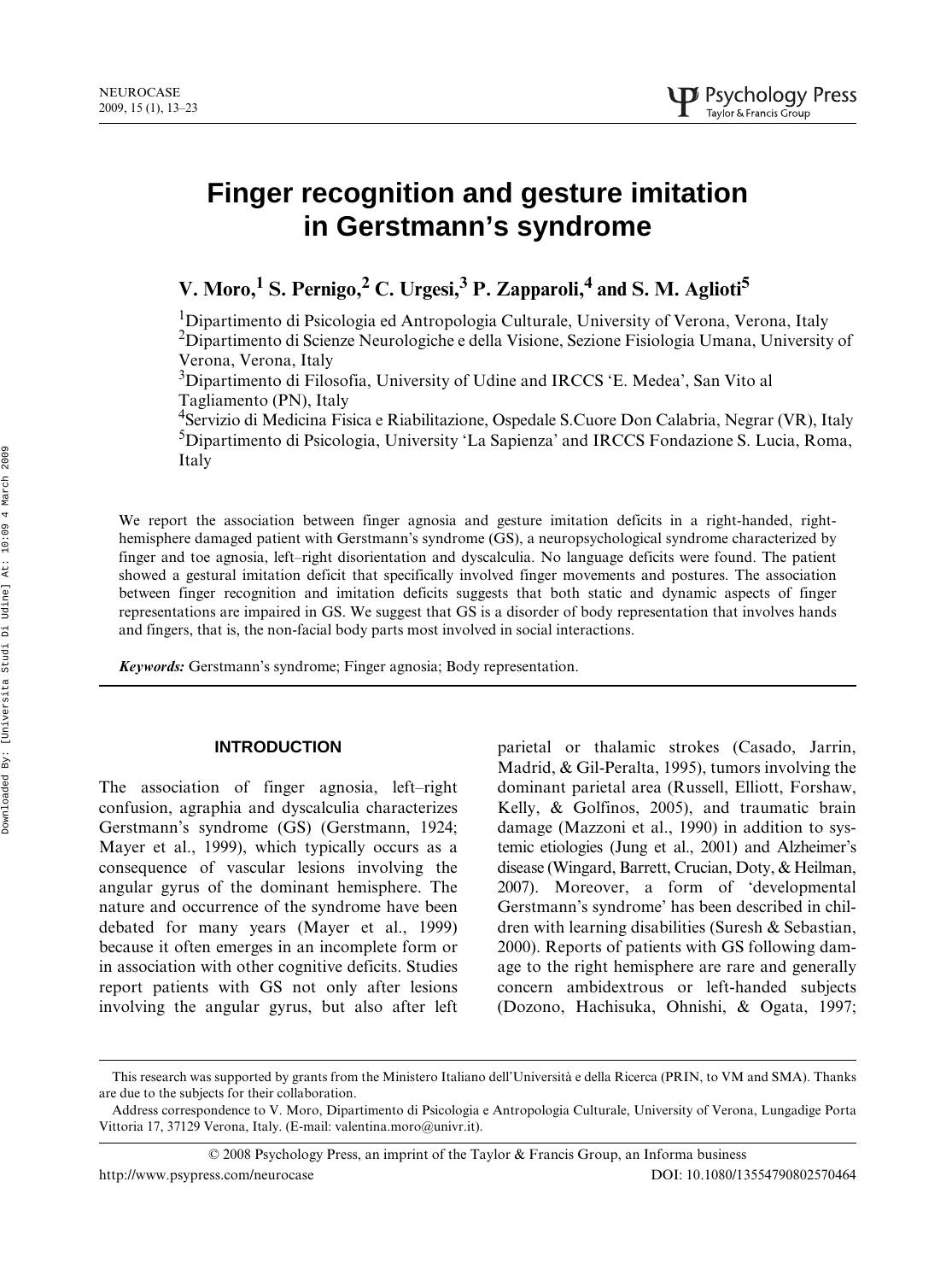Moore et al., 1991). Neuropsychological research indicates that different kinds of information contribute to body representations. Indeed, semantic, somatosensory, visuo-spatial and motor knowledge interact in the construction of body representation (Sirigu, Grafman, Bressler, & Sunderland, 1991). Three distinct types of body-related constructs have been postulated (Schwoebel & Coslett, 2005). The first, known as *body image,* refers to the semantic representation of the body, such as knowledge of the names of body parts, their functions, and their relationships with objects. The second, called *body schema,* refers to the dynamic representation of the relative position of body parts, which depends on multiple sensory and motor inputs and their interaction with the planning and execution of actions. The third, called *body structural description,* is a topological map of body locations, which depends primarily on visual inputs, that defines body part boundaries and proximity relationships. While body image and body structural representations seem to rely on the left hemisphere, specifically the temporal lobe (Buxbaum & Coslett, 2001; Schwoebel & Coslett, 2005), body schema seems to be linked to the right hemisphere, in particular the dorso-lateral frontal cortex and the parietal areas (Schwoebel & Coslett, 2005). GS, a condition in which deficits in the semantic representation of the body are typically linked to left hemisphere damage, is considered a disorder of body image (Coslett, Saffran, & Schwoebel, 2002). This is in keeping with a study in which tasks tapping body image and body schema representations were performed by subjects who observed themselves in normal or inverted mirrors. The study demonstrated that in these specific situations right brain-damaged patients exhibit symptoms of body schema deficits and disorders of visuo-spatial body structural representation components rather than body image disorders (Beis, Paysant, Bret, Le Chapelain, & André, 2007).

Here we describe a right-handed patient (A.N.) in whom GS is associated with right brain damage. We sought to determine the difference in the influences of semantic as opposed to visuo-spatial representations on the Gerstmann symptoms tetrad by testing distinct components of body representation. Moreover, we adopted an influential model of complex movement production and imitation, namely, the two-route model (Rothi, Ochipa, & Heilman, 1991), to explore the relationship between GS and gestural imitation abilities. This model postulates that the verbal request to perform an action activates the *semantic route*, which is also used for imitation of meaningful gestures. By contrast, the *non-semantic (direct) route* is the only possible substrate for the imitation of meaningless gestures. Therefore, in the absence of specific semantic representations, the gesture is produced by means of a direct translation of visual inputs into motor outputs. Moreover, two specific predictions have been posited. The first is that body schema disorders are associated with deficits in imitating meaningless gestures and the second that body image disorders are associated with deficits in imitating meaningful gestures (Schwoebel, Buxbaum, & Coslett, 2004). In fact, while the imitation of meaningless gestures is likely related only to dynamic components of body representation, the imitation of meaningful gestures can also be implemented by using semantic body knowledge. We extensively tested patient A.N. in tasks of gesture execution on verbal command and by imitation. This allowed us to detect any dissociations between meaningful and meaningless gesture execution and between the execution of meaningful gestures on verbal command vs. imitation. Moreover, as deficits in meaningless gesture execution are likely associated with body schema deficits (Schowebel, 2004), we compared the performance of patient A.N., who mainly exhibited body image disorders, with that of patient F.C., who presented with anosognosia for hemiplegia, a specific disorder of body schema. Finally, we sought to determine the possible relationship between body representation disorders and specific finger recognition deficits.

# **METHODS AND RESULTS**

#### **Case report**

A.N. is a 78-year-old, right-handed woman who, despite her age, was still working in her ice cream shop when, in January 2006, she had a hemorrhagic stroke in the territory of the right middle cerebral artery and suffered from motor and sensory deficits on the left side of her body. Three months later, when she came under our observation, she was alert and oriented. A CT scan showed a wide frontotemporo-parietal lesion in the right hemisphere that spared the left hemisphere (Figure 1).

Neuropsychological screening established that the patient was not left-handed or ambidextrous (Briggs & Nebes, 1975) and excluded the presence of mental deterioration (Folstein, Folstein, & McHugh, 1975)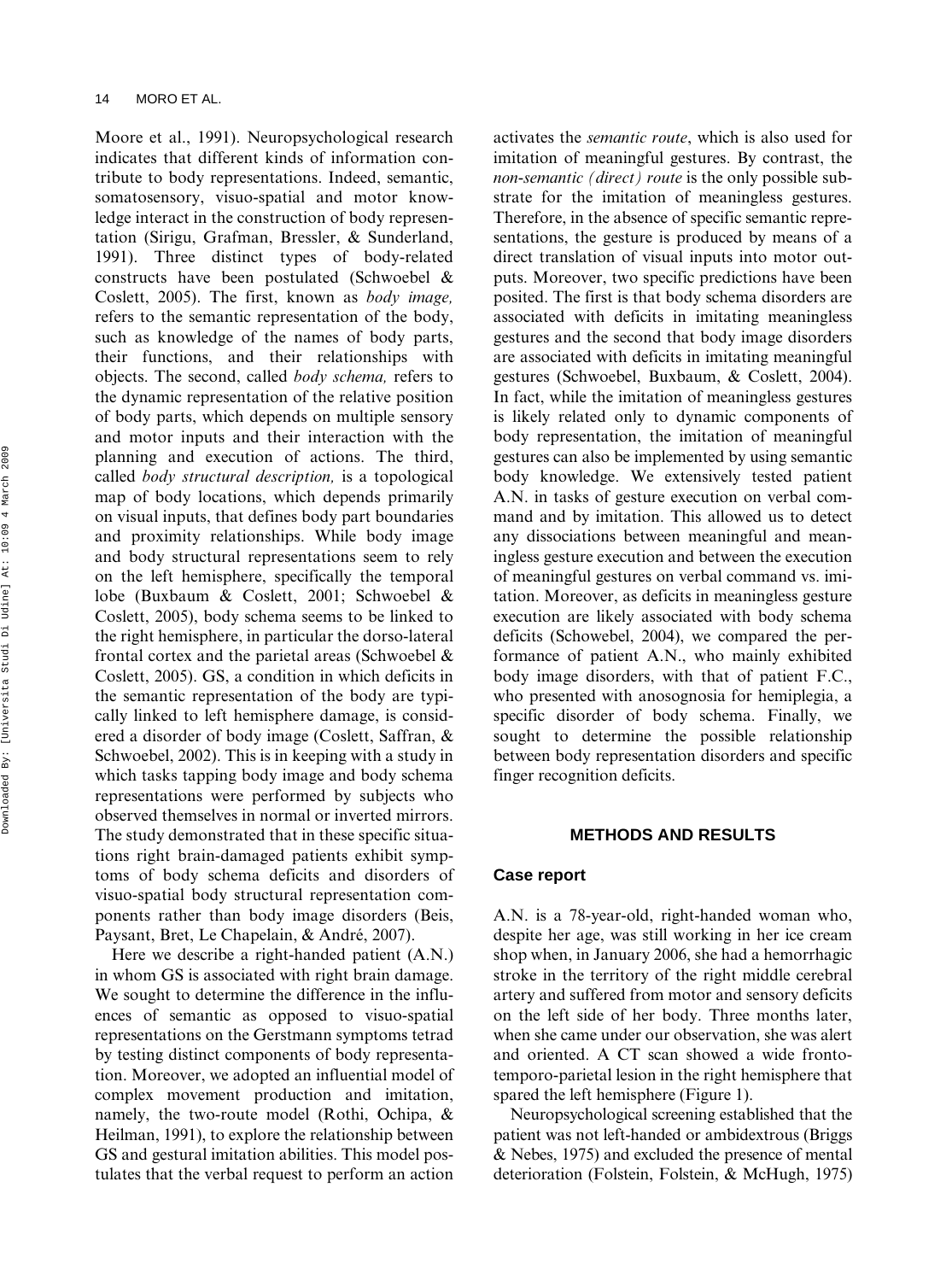

**Figure 1.** A.N.'s CT scan performed 30 days after stroke. A) Select transverse cuts showing the lesion (indicated by white arrows). Right hemisphere is on the left side. Note the large cortical and subcortical lesion involving frontal, temporal and parietal structures. Infarction territory was limited to the right hemisphere; the left hemisphere was completely spared. B) Three-dimensional reconstruction of A.N.'s lesion superimposed on the T1-weighted template MRI scan from the Montreal Neurological Institute (right hemisphere is on the right side). Lesion mapping was performed using MRIcro software (Rorden & Brett, 2000) by an examiner who ignored any clinical feature of the patient (Rorden & Brett, 2000). We superimposed the lesion on the Automatic Anatomical Label template provided with MRIcro and calculated the number of lesioned voxels in each anatomical region of interest. The table inserted in the lower right corner of the figure shows the percentage of lesioned tissue for each area affected by the lesion.

(Table 1). Verbal memory was preserved (Spinnler & Tognoni, 1987). Moreover, A.N. had no difficulty performing the Ideational (De Renzi & Lucchelli, 1988), Ideomotor and Oral Apraxia tests (Spinnler & Tognoni 1987). Her language abilities appeared to be preserved, as tested by the Aachener Aphasia Test (Luzzatti, Willmes, & De Bleser, 1991). Nevertheless, a few tasks from the Aachener Test (Token test, Written Comprehension) could not be administered because of the patient's spatial disorders. Symptoms of left extra-personal neglect were recorded in Line Crossing, Figure and Shape Copying and Representational Drawing (Wilson, Cockburn, & Halligan, 1987). Furthermore, the patient presented with constructional apraxia (Spinnler & Tognoni, 1987), spatial agraphia and alexia. She also showed left visual and tactile extinction of a contralesional stimulus delivered simultaneously with an ipsilesional stimulus. No clear signs of personal neglect were found in the Comb and Razor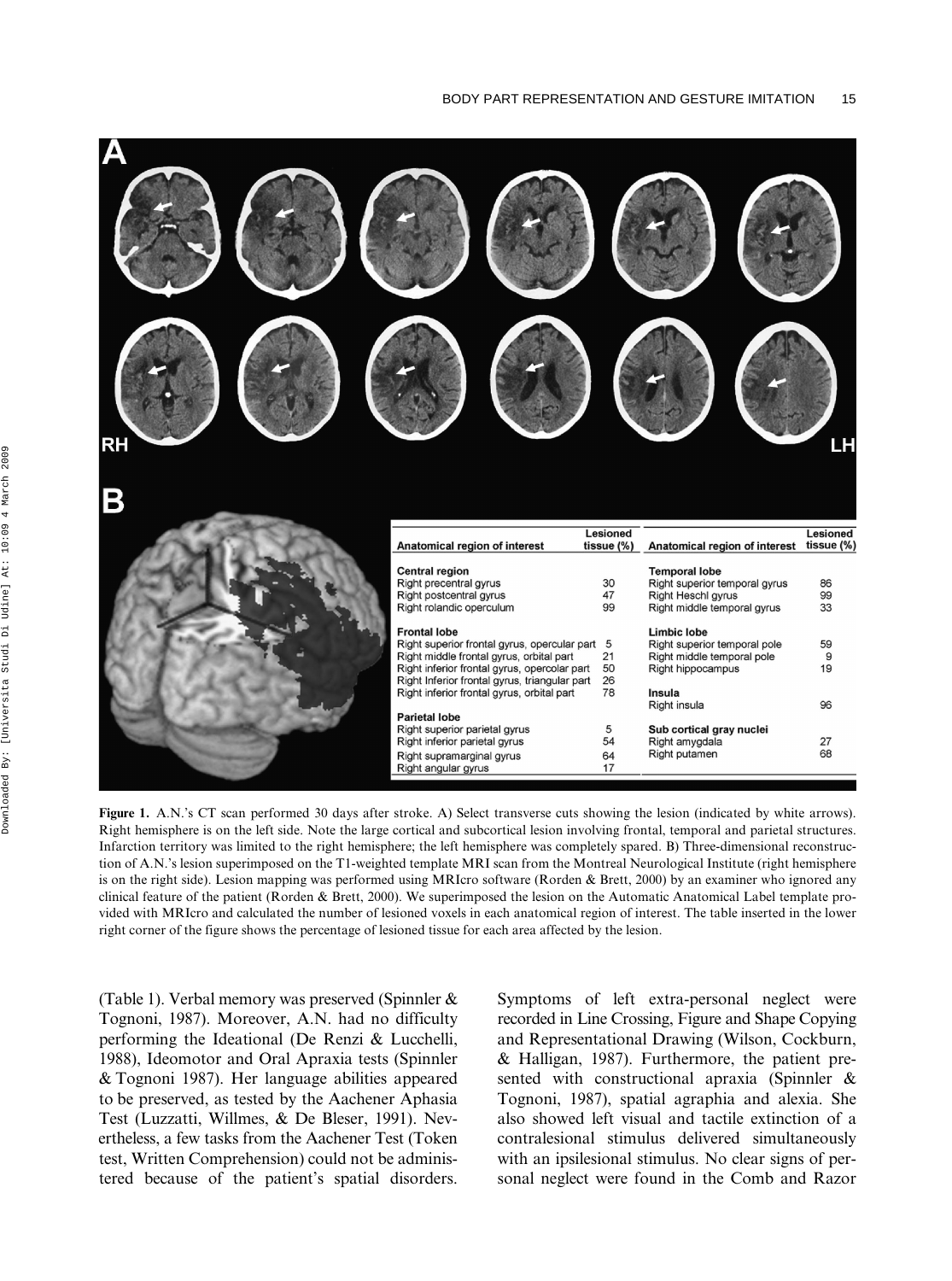**TABLE 1**  Neuropsychological screening

|                                       | Patients       |              |  |
|---------------------------------------|----------------|--------------|--|
| Neuropsychological Screening          | A N            | F.C.         |  |
| <b>General Cognitive State</b>        |                |              |  |
| $M.M.S.E.$ (<21*)                     | 25             | 21.9         |  |
| Verbal Span $(\leq 2.75^*)$           | $\overline{4}$ | 4            |  |
| Prose Memory $(\leq 11.75^*)$         | 13.4           | 10           |  |
| Apraxia (Number of trials)            |                |              |  |
| Apraxia, ideational task (14)         | 13             | 14           |  |
| Apraxia, ideomotor task (20)          | 20             | 20           |  |
| Apraxia, oral task (20)               | 20             | 20           |  |
| Constructional Apraxia (14)           | 6              | 5            |  |
| Language (AAT) (Number of trials)     |                |              |  |
| Oral comprehension (60)               | 54             | Np           |  |
| Denomination (120)                    | 116            | Np           |  |
| Reading (30)                          | 25             | Np           |  |
| Writing (30)                          | 27             | Np           |  |
| Repetition (150)                      | 149            | Np           |  |
| <b>Extrapersonal Neglect</b>          |                |              |  |
| Line crossing $(34^*)$                | 33             | 6            |  |
| Figure and shape copying $(\leq 3^*)$ | 1              | $\mathbf{2}$ |  |
| Representational drawing $(2^*)$      | 1              | $\bf{0}$     |  |
| Extinction (Number of trials)         |                |              |  |
| Visual Extinction (10)                | 0              | 0            |  |
| Tactile Extinction (10)               | 0              | 0            |  |
| <b>Personal Neglect</b>               |                |              |  |
| Fluff Test $(\leq 13^*)$              | 14             | Np           |  |
| Comb & Razor $(\leq -0.11^*)$         | $-0.19$        | $-0.53$      |  |
| Awareness                             |                |              |  |
| Anosognosia Interview                 | 23/23          | 4/23         |  |

Results on the different tests of patients A.N. and F.C. are reported in the second and third column, respectively. Pathological scores, i.e., below the 5th percentile of normal distribution, are indicated in bold; Np, not performed test; \*indicates the cut-off values.

test (McIntosh, Brodie, Beschin, & Robertson, 2000) or in the Fluff Test (Cocchini, Beschin, & Jehkonen, 2001). To sum up, the patient presented with signs of left extra-personal neglect, a condition typically associated with right hemisphere lesions (Bartolomeo, Thiebaut De Schotten, & Doricchi, 2007). By contrast, cognitive abilities typically lateralized in the left hemisphere (language, praxis, semantic memory) appeared to have been spared, in keeping with a pattern of typical hemispheric lateralization (Table 1).

Surprisingly, patient A.N. also presented with signs of GS, which is typically associated with left hemisphere lesions. In fact, the occurrence of GS following right hemisphere damage has so far only been reported in patients with reversed cerebral dominance (Moore et al., 1991) or mixed hand preference (Dozono et al., 1997).

### **Gerstmann's syndrome assessment**

During the different testing sessions, patient A.N. was seated at a table on which her hands were laid. We ascertained the presence of the tetrad of symptoms by using the tests described below.

## *Finger agnosia*

In accordance with previous studies (Mayer et al., 1999), we explored A.N.'s capacity to recognize individual fingers using three types of instructions (verbal, visual, tactile) and three modes of response (verbal, pointing to one's own hand, pointing to specific fingers on a diagram showing the outline of a hand) (Table 2). Finger recognition upon verbal instruction was assessed by asking the patient to denominate the finger used in a specific situation (e.g., the hitchhiking sign used to indicate the direction; see T2.1, Table 2). Moreover, she was requested to indicate the finger named by the examiner on her hand or on the diagram (T2.2–T2.3). In the finger recognition test (with visual instruction) the examiner pointed to a specific finger on the patient's hand and she had to denominate the finger (T2.4) or point to the corresponding finger on the diagram (T2.5).

In tasks 2.6 and 2.7, the examiner either pointed to his own hand or to the diagram and A.N. had to indicate the corresponding finger on her hand. Both hands were tested in all tasks. In the tactile instruction task, the fingers of A.N.'s right hand were touched. The patient was requested to denominate (T2.8) or to indicate the corresponding finger on the diagram (T2.9) or on her contralateral hand (T2.10). Only the right hand was stimulated to avoid the possible effect of left hand somatosensory deficits. To exclude the presence of minor tactile deficits, the patient was also asked to localize the stimulus, to detect touch from a sliding stimulus and to discriminate between single or double stimulation. Although her right-hand performance was perfect in the first two tasks, the patient reported only one touch during double tactile stimulation because of tactile extinction. In all these situations, each finger was stimulated five times in a pseudo-random order. Toe agnosia was investigated by asking A.N. to denominate the toe indicated by the examiner on her foot (T2.11) or to point to it on a diagram (T2.12). We did not use verbal instructions for this task because only the hallux has a specific name in Italian. The other four toes are denominated following a progressive order (second, third, fourth, fifth). Using verbal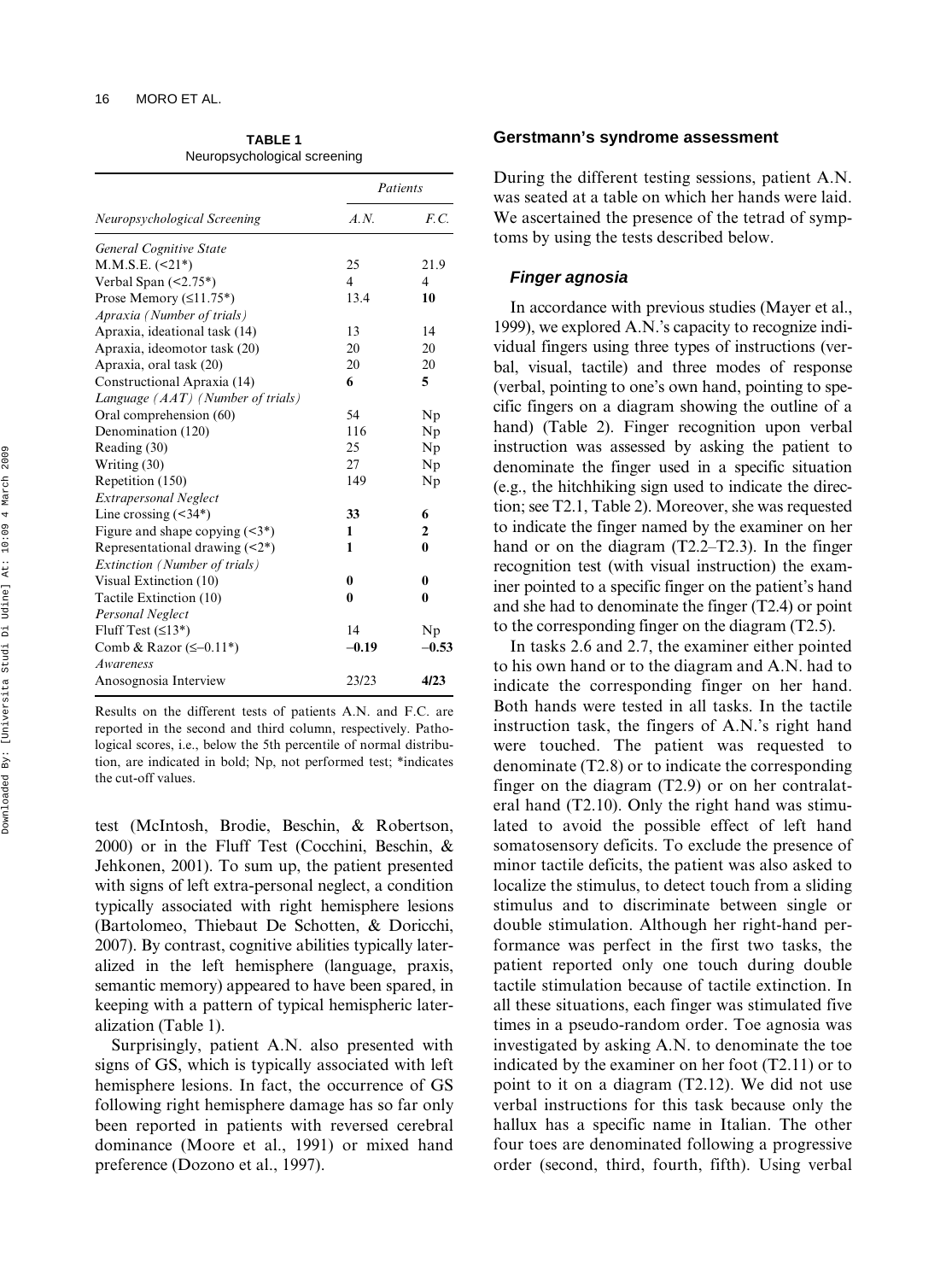| T    | Finger agnosia                                                                                                    | Left   | Right  |
|------|-------------------------------------------------------------------------------------------------------------------|--------|--------|
|      | Verbal instruction (number of trials)                                                                             |        |        |
| 2.1  | Verbal response (10)                                                                                              |        | $(5)*$ |
| 2.2  | Pointing to one's own hand (25)                                                                                   | 16     | 13     |
| 2.3  | Pointing on a diagram (25)                                                                                        | 17     | 16     |
|      |                                                                                                                   | 33/50  | 29/50  |
|      | <i>Visual instruction</i>                                                                                         |        |        |
| 2.4  | Verbal response (25)                                                                                              | 15     | 13     |
| 2.5  | The examiner points to specific patient's finger. The patient indicates the                                       | 11     | 17     |
|      | correspondent body part on a diagram (25)                                                                         |        |        |
| 2.6  | The examiner points to one of his fingers. The patient points to the                                              | 19     | 19     |
|      | correspondent finger on her own hand (25)                                                                         |        |        |
| 2.7  | The examiner points to a specific finger on a diagram. The patient points                                         | 22     | 25     |
|      | to the correspondent part on her own hand (25)                                                                    |        |        |
|      |                                                                                                                   | 67/100 | 74/100 |
|      | Tactile instruction                                                                                               |        |        |
| 2.8  | Verbal response (25)                                                                                              | Np     | 13     |
| 2.9  | The examiner touch to one of her fingers. The patient indicates the                                               | Np     | 18     |
|      | correspondent body part on a diagram (25)                                                                         |        |        |
| 2.10 | The examiner touch to one of her fingers. The patient points to                                                   | Np     | 24     |
|      | contralateral hand (25)                                                                                           |        |        |
|      |                                                                                                                   |        | 55/75  |
|      | Toe agnosia                                                                                                       |        |        |
|      | <i>Visual instruction</i>                                                                                         |        |        |
| 2.11 | Verbal response (25)                                                                                              | 19     | 20     |
| 2.12 | The examiner points to a specific patient's toe. The patient indicates the<br>correspondent toe on a diagram (25) | 16     | 14     |

**TABLE 2**  A.N.'s performance in finger and toe agnosia tasks

Left, responses referring to left hand; Right, responses referring to right hand; values in parentheses indicate the total number of trials in each test; \*indicates responses not referring to the left or right hand; Np, not performed tasks.

tasks does not therefore prove that verbal instructions tap semantic rather than spatial knowledge. Moreover, tactile localization of the toes was not required because this is very difficult for the elderly. A non-brain-damaged, age-, sex- and education-matched subject served as a control in all tasks. Her performance was without errors.

A.N.'s results indicate severe impairment in finger identification, denomination and recognition. This deficit does not seem to depend on instruction modalities in that A.N.'s performance was comparable on verbal, visual, and tactile instruction tasks ( $\chi^2 = 4.1$ ,  $p = ns$ ). By contrast, the type of response influenced A.N.'s performance. In fact, she was more accurate when asked to point to fingers on her own body (78.9%) than to indicate fingers on a diagram (63.2%;  $\chi^2 = 8.93$ ,  $p = .002$ ) or to denominate the finger (54.1%;  $\chi^2 = 16.93$ ,  $p =$ < .001). Her performance was comparable when she pointed to a diagram and in finger denomination conditions ( $\chi^2 = 0.188$ ,  $p = ns$ ). The possible detrimental effect of left sided sensorimotor deficits in a left finger identification impairment was

tested by comparing left and right hand performance. No difference in response accuracy was found for the left (66.7%) or the right hand (70.2%;  $\chi^2 = 0.53$ ,  $p = ns$ ). Interestingly, the agnosic deficit was not confined solely to fingers but also involved toes (see Table 2).

#### *Left–right discrimination*

To test impairment in left–right discrimination tasks, A.N. was verbally asked to point, with her eyes open, to left or right parts of the body (not fingers or toes) on her own body, on a model facing away from the patient, on the examiner's body, or on a diagram facing the patient. Note that performing the latter two tasks implies moving from an egocentric to an allocentric observation perspective. For each task, 12 trials were administered on each side of the body. A.N. failed to point to the correct side when she had to point to her own body parts, those of the examiner, or to the model's body parts (Table 3). As no significant difference was observed between pointing to left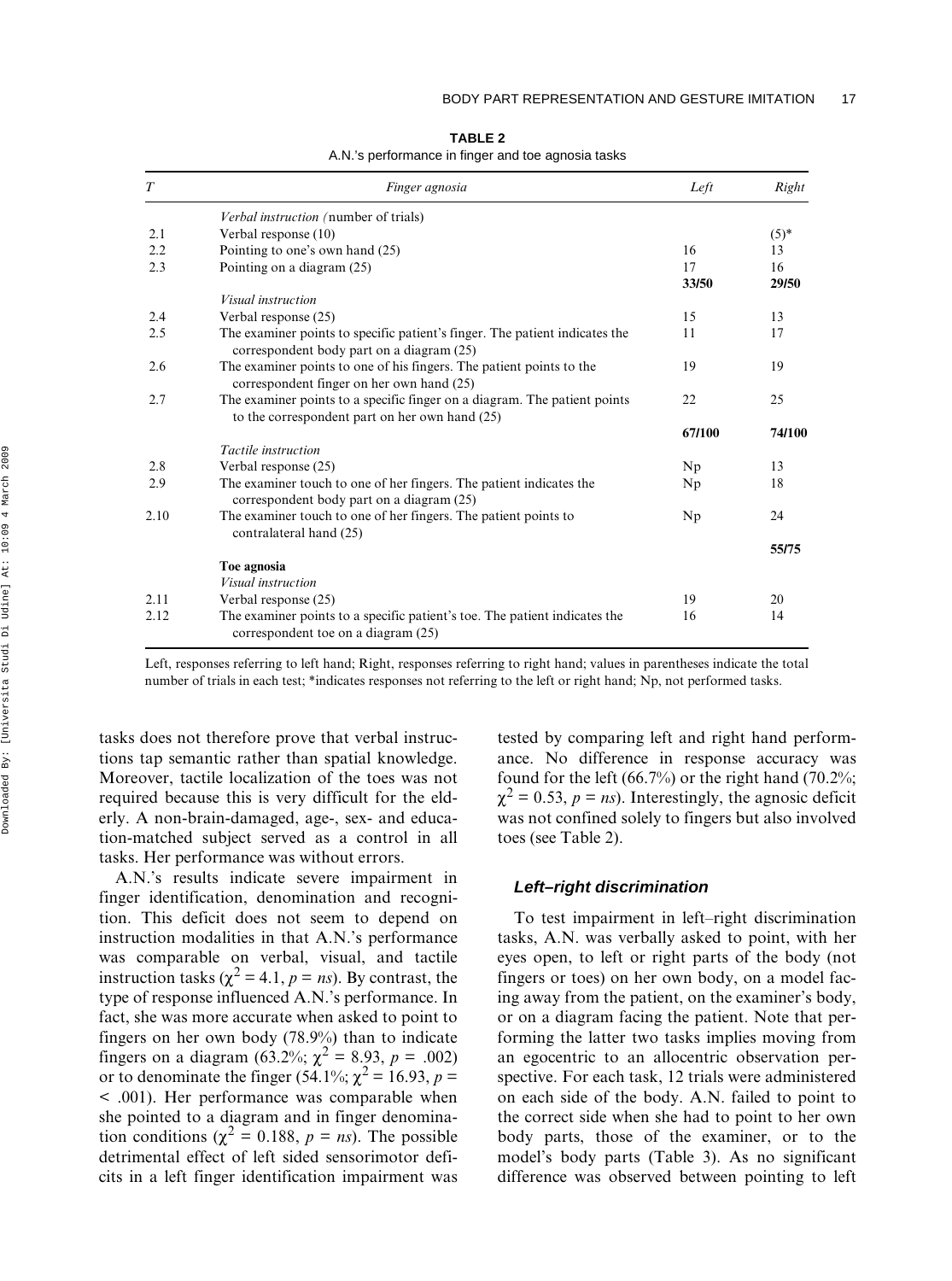| Left-right discrimination tasks       |   |                                         |   |  |  |  |
|---------------------------------------|---|-----------------------------------------|---|--|--|--|
| Right-Left<br><i>Discrimination</i>   |   | Left $(12)$ Central $(10)$ Right $(12)$ |   |  |  |  |
| Patient's own body                    | 5 |                                         | 5 |  |  |  |
| Examiner body                         |   | 10                                      | 5 |  |  |  |
| Model facing the patient 6            |   | 10                                      | 2 |  |  |  |
| Model facing away<br>from the patient |   | 9                                       |   |  |  |  |

**TABLE 3** 

As shown in the central column, A.N. was able to indicate specific body parts in all conditions but failed to discriminate lateralized body segments on both the right and the left side.

and right body parts ( $\chi^2 = 0.24$ ,  $p = ns$ ; left: 22/48, right: 16/48), the possible influence of spatial attentional disorders can be ruled out. Identification of centrally positioned body parts (e.g., nose, chin) was almost perfect (38/40). Furthermore, changing the observation perspective did not affect performance ( $\chi^2 = 0.68$ ,  $p = ns$ ).

#### *Dyscalculia and dysgraphia*

The patient performed without errors in the Number Repetition and Number Writing (after dictation) sub-tests of Miceli and Capasso's (1991) battery. By contrast, Number Reading and Quantity Comparison were impaired mainly because of deficits in the detection of targets in the left hemispace. However, the signs of dyscalculia observed in the Mental and Written Calculation tasks were not simply due to concurrent spatial problems. Indeed, the patient was unable to perform additions and subtractions because she had a conspicuous impairment in using the rules of calculation. For example, she started additions by calculating from the left-hand digit, did not follow the sequence of the digits, and forgot the amount to be carried. The minor signs of dysgraphia shown in the Writing after Dictation task (omission of double consonants or of other letters, stress-omissions and unfinished letters) likely depend on spatial neglect.

#### *Assessment of body representations*

Based on the evidence that GS is rare after right hemisphere lesions, we tested separately the three components of body representation, that is, body image, body schema and body structural description (Coslett et al., 2002), capitalizing on experimental tasks used in relevant previous studies (Semenza & Goodglass, 1985; Schwoebel et al., 2004).

A non-brain damaged woman (BC), matched to A.N. for age and education, served as control in these tasks (Table 4).

*Body image* was assessed by asking subjects to choose the body part denominated by an examiner from four drawings (T4.1) and to denominate individual body parts (T4.2). Subjects were also asked to name the body part used for specific functions (e.g., 'What is the body part used for stepping on a cigarette?' – T4.3; or 'Where do you wear gloves?' – T4.4). The subjects were also asked to describe verbally the spatial position of individual body parts (e.g., 'Where is the elbow?'  $-$  T4.5). Table 4 shows that A.N. failed in two of these tasks: matching body parts and functions and describing the spatial position of body parts. To rule out the possibility that the body processing impairment observed was due to non-specific spatial deficits, we asked the subjects to perform a bicycle part description task (e.g., 'Where is the mudguard?'  $-$  T4.6) and to denominate specific parts on a picture of a bicycle (T4.7). A.N.'s performance in these tasks was almost errorless.

**TABLE 4**  Assessment of body representation

| T    |                                                            | AN | BC |
|------|------------------------------------------------------------|----|----|
|      | <b>Body</b> image                                          |    |    |
| 4.1  | Sorting among 4 body parts (18)                            | 16 | 18 |
| 4.2  | Denomination of single body parts                          | 14 | 14 |
| 4.3  | Matching of body parts and<br>functions $(12)$             | 6  | 12 |
| 4.4  | Where do you wear $\dots$ (13)                             | 13 | 13 |
| 4.5  | Where is $\dots$ (14)<br><b>Bicycle</b>                    | 6  | 14 |
| 4.6  | Where is $\dots$ ? (14)                                    | 13 | 14 |
| 4.7  | Indication of parts (14)                                   | 14 | 14 |
|      | <b>Body structural description</b>                         |    |    |
|      | Indication of body parts                                   |    |    |
| 4.8  | One's own body with closed eyes (18)                       | 16 | 18 |
| 4.9  | One's own body with opened eyes (18)                       | 18 | 18 |
| 4.10 | Examiner's body (18)                                       | 18 | 18 |
| 4.11 | On a manikin (18)                                          | 18 | 18 |
| 4.12 | On a drawing (18)                                          | 18 | 18 |
| 4.13 | Body parts localization (18)<br>Denomination of body parts | 16 | 18 |
| 4.14 | One's own body                                             | 18 | 18 |
| 4.15 | Examiner's body                                            | 18 | 18 |
|      | <b>Body schema</b>                                         |    |    |
| 4.16 | Mental rotation of hand (48)                               | 32 | 47 |
| 4.17 | Mental rotation of object (48)                             | 31 | 48 |

Scores of A.N. and B.C. (non-brain damaged age and education matched woman) in tasks assessing body representation. Presence of deficit is indicated in bold.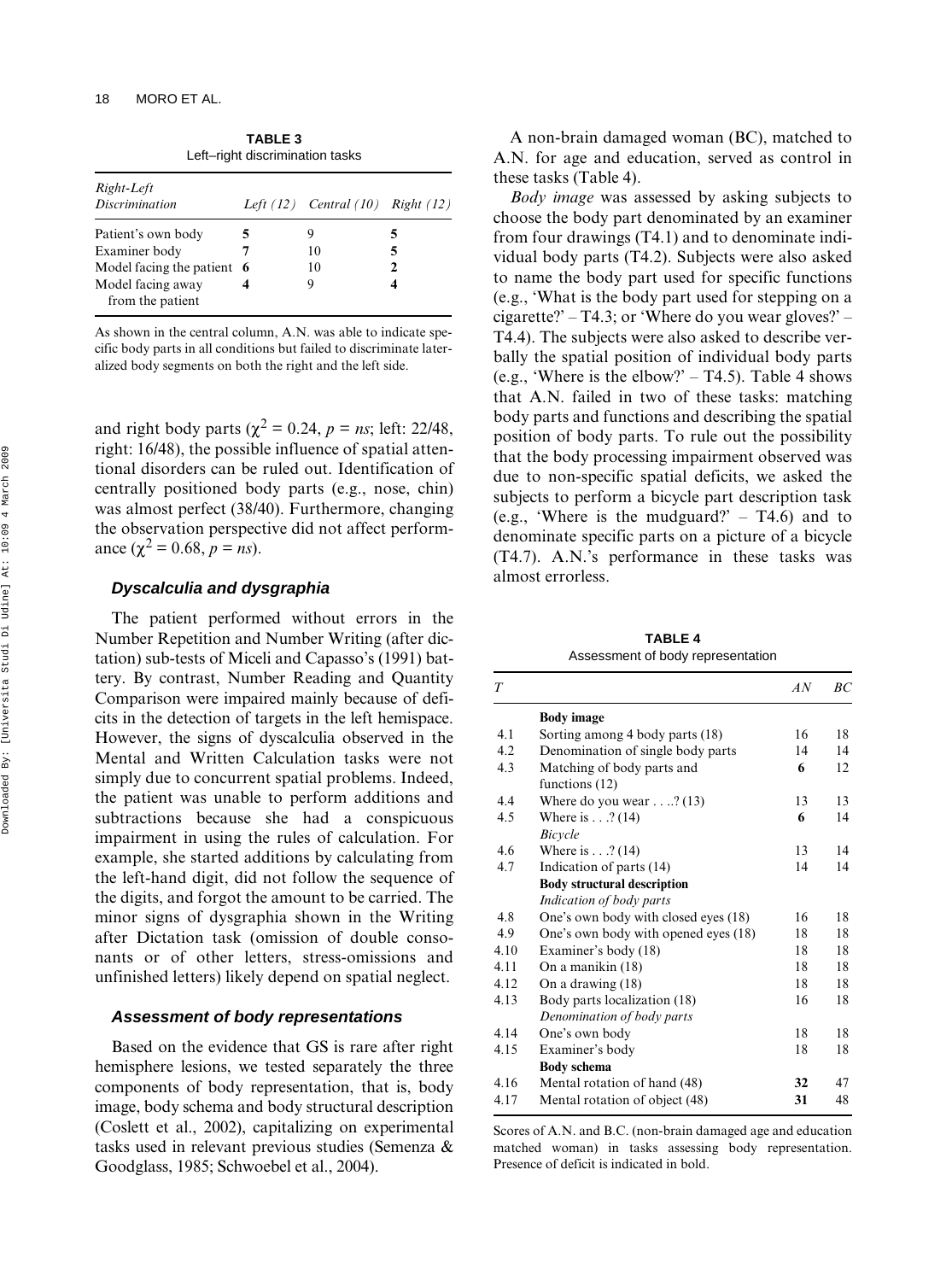*Body structural descriptions* were explored by using body part indication and denomination tasks (Table 4). In the former, the examiner named a specific body part (other than fingers) and the subjects had to point to it on their own body (T4.8–T4.9), on the examiner's body (4.10), on a manikin (T4.11), and on a drawing of a human body (T4.12). In addition, we used a body part localization task (T4.13) in which the examiner touched a specific part of the subjects' body while they kept their eyes closed. The task was to open their eyes and point to the corresponding body part on the examiner's body (Semenza & Goodglass, 1985).

In the body part denomination tasks, the subjects were requested to name the body parts indicated by the examiner on their own body (T4.14) or on the examiner's body (T4.15). It is relevant that in the body structural description tasks, A.N.'s performance was not different from that of the non-brain damaged control subject.

To investigate *body schema,* we used a hand laterality task (Schwoebel et al., 2004). This was modified so as to minimize the influence of the left–right discrimination impairment. On a computer screen we presented two digitized color pictures, each representing a hand. One of the hands was always in a vertical position, whereas the other could be vertical or rotated 60, 120, 180, 240, or 300 degrees. The stimuli were presented at the subjects' midline with the palm facing toward the front or the back. In each of 48 trials, the subjects had to decide whether the two images referred to the same hand (e.g., left–left) or to opposite hands (e.g., left– right). To verify the presence of mental rotation disorders non-specific for the body, the same task was proposed with inanimate stimuli. We presented a picture of two cars, each with a black headlight, either on the right or on the left. Subjects were asked to judge whether the two cars were the same or different. As A.N. failed on both tasks, we cannot exclude the possibility of a general mental rotation disorder.

In any case, she did not show any signs of anosognosia for hemiplegia, disownership of contralesional hand, somatoparaphrenia or supernumerary phantom limb perception, all of which are typical of body schema disorders.

#### *Finger agnosia and gesture execution*

We tested the relationship between body representation and gesture execution by assessing whether A.N., who showed body image deficits,

was impaired in action production. We used tasks developed by Buxbaum, Giovannetti, and Libon (2000) in which the spatial components of actions are very well controlled. As we were interested in whether gesture imitation was related to specific deficits in body representations in relation to the dual-route model (Rothi et al., 2001), the action tasks were also carried out with F.C., a 58-year-old right-handed man suffering from signs of body schema disorders following a hemorrhagic stroke involving the right basal ganglia. This patient also showed a lesion on the left temporal lobe, which, however, as inferred from its appearance on the scan, was likely due to a previous asymptomatic stroke. F.C. was selected as a control subject because, like A.N., he presented with sensorimotor, controlesional deficits as well as clear signs of left visuo-spatial neglect and personal neglect (Table 1). However, unlike A.N., patient F.C. showed clear signs of body schema disorders. Indeed, he denied his paralysis and stated he was able to move his left limbs normally, thus showing anosognosia for hemiplegia at a specific interview (modified from Marcel, Tegnér, & Nimmo-Smith, 2004).

In the first task, A.N. and F.C. were verbally requested to perform 10 transitive gestures, imagining holding and using specific implements (i.e., 'Show me how to use a "hammer", or "a comb"'  $\dots$ ), and five intransitive gestures (i.e., 'Show me how to signal "stop" or "come here"' . . .). (Verbal command condition). In the second task, the two patients were asked to imitate the aforementioned 15 gestures (meaningful imitation condition) and 15 meaningless gestures performed by the examiner (meaningless imitation condition). Each meaningless movement maintained the characteristics of the meaningful gesture from which it derived with respect to: plane of movement (vertical/horizontal), joint moved (shoulder/elbow/wrist/fingers), type of grip (hand open/clenched/partially open) and oscillations (present/absent). For example, if the meaningful gesture is 'to saw', the meaningless analogue is 'fingers fanned, arm move forward/ back', which corresponds to the 'to saw' gesture for the plane of action (radial), the joints activated (shoulder and elbow) and the oscillation (of the arm) (Buxbaum et al., 2000). In the third task, the two patients were asked to perform 10 transitive gestures by actually holding and using a given implement (use condition). Following specific criteria (Buxbaum et al., 2000), two independent experimenters rated the four components of the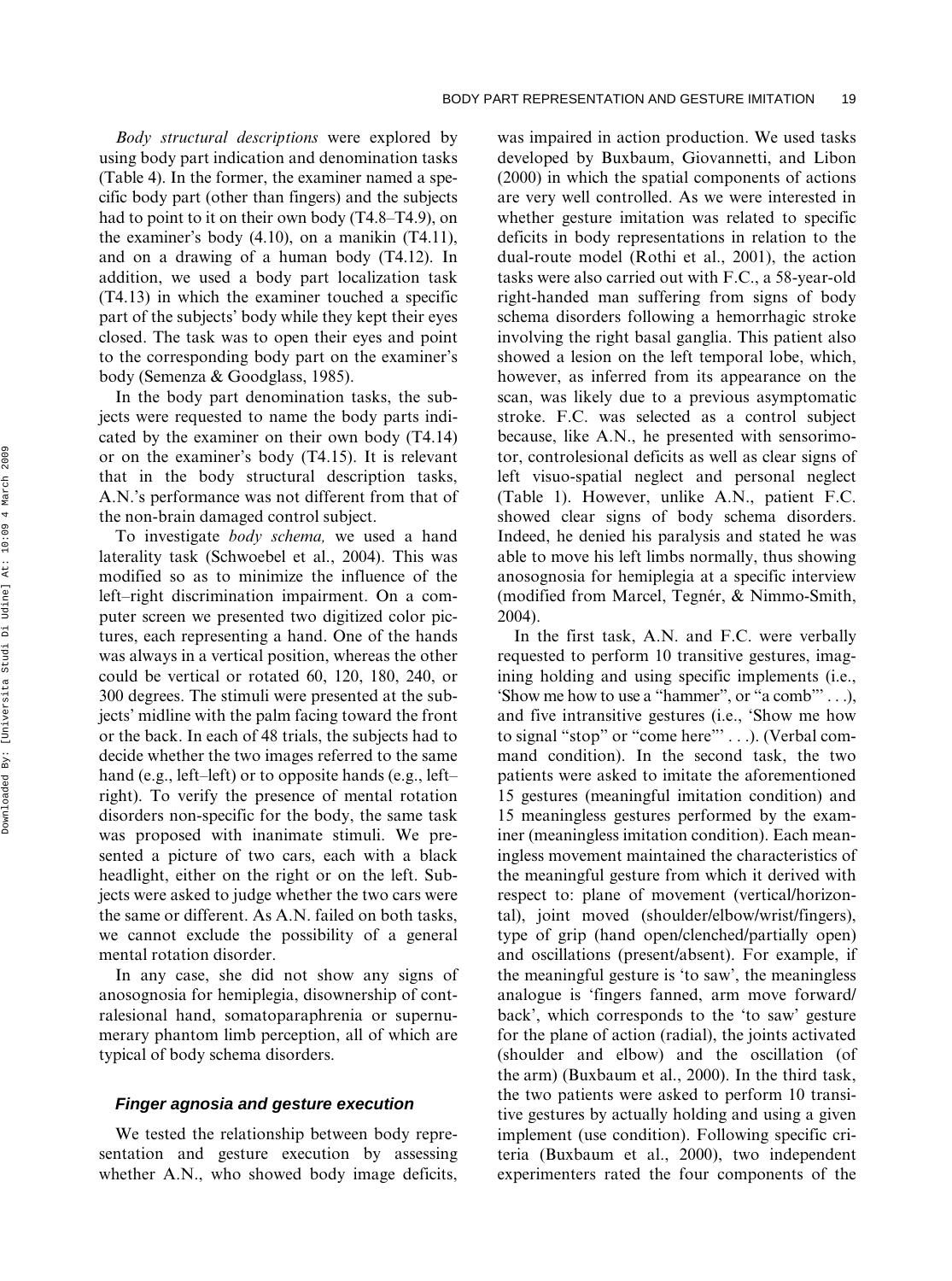| Gesture components           | Grasp |      | Trajectory |      | Amplitude |      | Timing |      | Score |      |
|------------------------------|-------|------|------------|------|-----------|------|--------|------|-------|------|
|                              | A.N.  | F.C. | A.N.       | F.C. | A.N.      | F.C. | A.N.   | F.C. | A.N.  | F.C. |
| Meaningful (command) (60)    | 14    | 14   | 13         | 12   | 14        | 13   | 13     | 14   | 55    | 53   |
| Meaningful (imitation) (60)  | 10    | 14   | 14         | 13   | 15        | 11   | 15     | 14   | 54    | 52   |
| Meaningless (imitation) (60) | 9     | 8    | 14         | 7    | 15        | 11   | 15     | 13   | 53    | 39   |
| Use $(40)$                   | 9     | 9    | 10         | 9    | 9         | 9    | 10     | 9    | 38    | 36   |
| Score                        | 42    | 45   | 51         | 41   | 53        | 44   | 53     | 50   |       |      |

**TABLE 5**  Performance of patients A.N. and F.C. in the gesture imitation test

Scores in bold indicate presence of deficit.

gesture production performance, namely, grasp, trajectory, amplitude and timing. Scores ranged from 0 (non-recognizable gesture) to 4 (correct execution). In the case of discordant ratings, subjects were asked to perform the action again.

The performance of the two patients in the gesture execution tasks is reported in Table 5. Both patients exhibited impaired performances which, however, differed on a qualitative level. F.C. showed a pattern of behavior reminiscent of the patient reported by Schwoebel et al. (2004). Indeed, he performed significantly worse in the imitation of meaningless actions (65% of hits) than in the other conditions (imitation of meaningful actions = 86.7% of hits; verbal command condition  $= 88.3\%$ of hits)  $(\chi^2 = 12.71, p = .002)$ . By contrast, no significant difference was observed between the four action components ( $\chi^2 = 5.13$ ,  $p = ns$ ; grasp = 81.8%, trajectory = 74.5%, amplitude =  $80\%$ ,  $t$ iming = 90.9%).

Interestingly, A.N. showed a specific deficit in finger orienting and positioning during the imitation of both meaningful and meaningless actions. During imitation of combing, for example, she did not close her fingers to grasp the comb, but put her hand in a tight claw position. Similarly, she kept her fist clenched during imitation of the greeting gesture. Her performance was significantly more impaired for the grasp than for the other components, which were not different from one another ( $\chi^2$  = 17.43,  $p$  = .001; grasp = 76.4%, trajectory =  $92.7\%$ , amplitude =  $96.4\%$ , timing = 96.4%). Note that the errors in the grasp component regarded only finger positions and never the wrist or the spatial orienting of the hand. By contrast, no differences between the four conditions (imitation of meaningful and meaningless actions, verbal command condition and use of objects) was found ( $\chi^2 = 0.37, p = ns$ ).

#### **DISCUSSION**

GS typically occurs following a lesion to the left, language-dominant hemisphere. Although direct cortical stimulation of the right angular gyrus produces a clear interference in calculation, finger recognition, and writing tasks in a patient who has undergone intraoperative surgical mapping of cortical functions (Roux, Boetto, Sacko, Chollet, & Trémoulet, 2003), reports of GS following right hemisphere lesions are rare (Mayer et al., 1999) and mainly associated with evidence of reversed functional cerebral dominance and reversed anatomic cerebral asymmetries. Moore et al. (1991) reported a well documented case of a woman with GS following a right hemispheric lesion. However, the patient was left-handed and her reversed cerebral dominance was confirmed by the presence of posterior aphasia and alexia. Moreover, a CT scan indicated that the patient had a larger planum temporale on the right than on the left hemisphere, which is typical of non-standard patterns of cerebral asymmetry. Another patient with right parieto-occipital hemorrhage was described by Dozono et al. (1997). This patient was ambidextrous and also showed clear signs of ideational, constructional and dressing apraxia. Moreover, the patient had suffered a previous lesion that affected his left parietal lobe and he obtained a pathological score on the MMSE (15/24).

In the present study, we report a right-handed patient with a lesion involving the right hemisphere who exhibited clear signs of GS. Indeed, all the signs which, according to Schilder (1931), are typically associated with GS (finger agnosia, finger aphasia, visual finger agnosia, constructive finger apraxia, and apraxia for finger choice) were present in our patient who, in keeping with a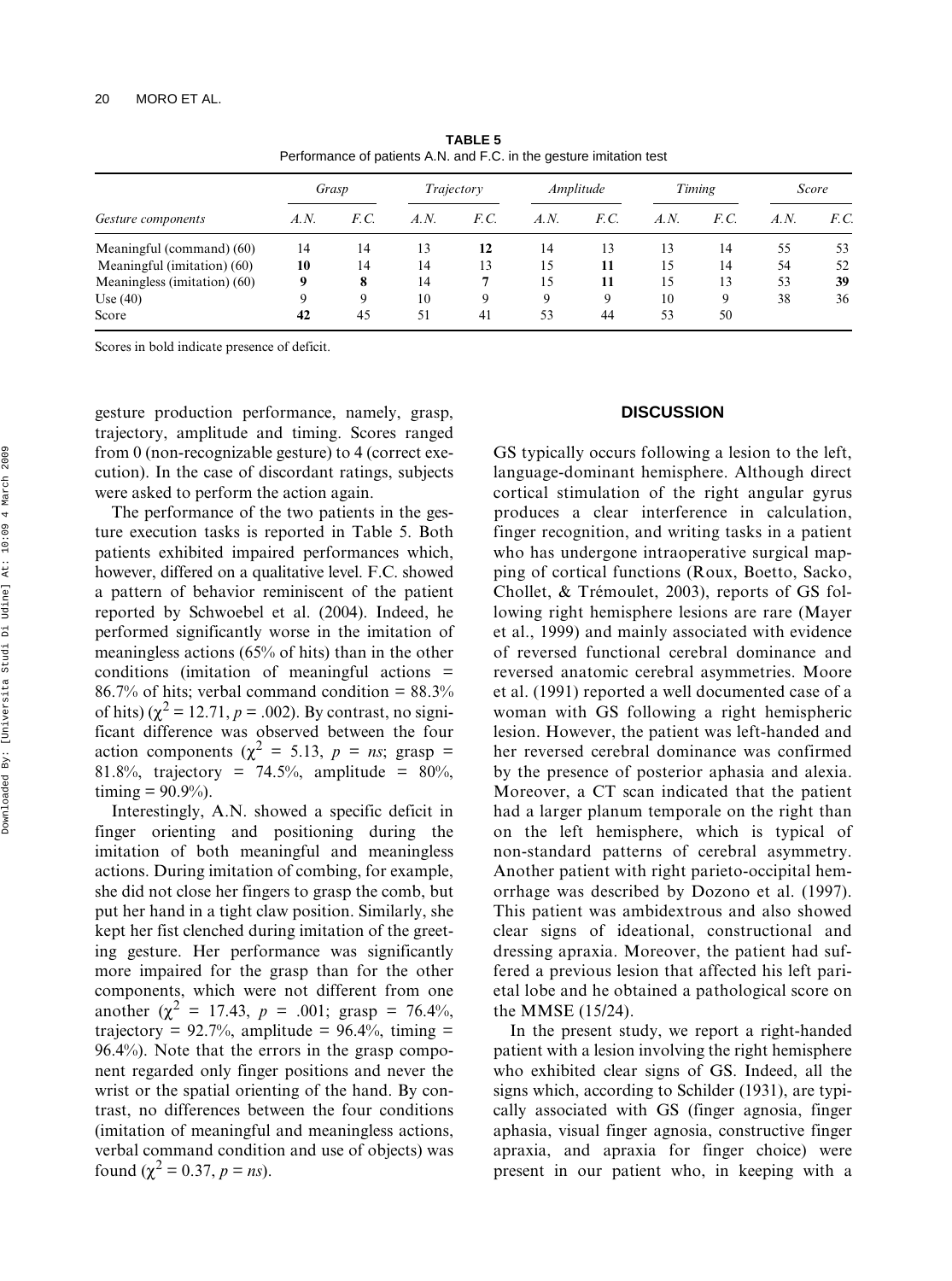previous report (Tucha, Steup, Smely, & Lange, 1997), also showed toe agnosia. Interestingly, the neuropsychological assessment excluded the possibility that the patient had reversed hemispheric lateralization, thus making the case even rarer. Moreover, signs of GS were triggered by verbal and non-verbal instructions, thus ruling out the influence of language impairment. A.N. performed better when she referred to her own body as compared to the examiner's or the model's body, thus suggesting, in keeping with Gerstmann's original hypothesis, that representations regarding other people's bodies involve one's own body representation (Gerstmann, 1940).

Patient A.N. was impaired not only in the mental rotation of body parts but also in the mental rotation of non-corporeal objects. Moreover, errors in left–right discrimination did not seem to be related to mental rotation abilities in that the patient's performance did not change with respect to egocentric or allocentric perspectives. Therefore, our study does not allow us to draw any conclusions about the hypothesis that deficits in visuo-spatial mental manipulation may be the link between the various GS symptoms (Ardila, Concha, & Rosselli, 2000; Carota, Di Pietro, Ptak, Poglia, & Schnider, 2004; Mayer et al., 1999). A.N.'s finger recognition impairments hint at a regionally specific deficit that regards both semantic and online representations of fingers. This is confirmed by the results of the gesture imitation tasks in which A.N.'s deficit in orienting and positioning body parts was similar for both meaningful and meaningless gestures but was specific for fingers. Indeed, we observed several instances of correct orienting of arm and wrist with defective orientation of fingers. This result is in keeping with a recent report on body part specific imitation deficits with disturbed imitation of hand postures associated with inferior parietal and posterior cortical areas, and disturbed imitation of finger postures associated with lesions of the inferior frontal gyrus, insula, putamen and caudate nucleus (Goldenberg & Karnath, 2006). It is interesting that all of the above areas were severely damaged in patient A.N. (see Figure 1B). Our data complement and extend the study of Goldenberg and Strauss (2002) in which right brain lesions were shown to impair imitation of meaningless finger as compared to meaningless hand gestures, whereas the opposite was true for left brain lesions. Based on this pattern of hemispheric division of labor, the authors posited that while hand coding is linked to body

knowledge, finger coding requires fine-grained discrimination and integration of perceptual cues. Note that Goldenberg and Strauss (2002) used meaningless finger gestures that were entirely novel to the patients. By contrast, we used complex and dynamic finger gestures and found that disorders in finger positioning affected both meaningless and meaningful actions which may or may not be novel. Moreover, we not only examined the final static position of a given posture but also the different components of the action. The results suggest that A.N.'s impairments are linked to her difficulty in representing specific body parts (i.e., the fingers), rather than to a non-specific perceptual deficit. It is also worth noting that the patient's performance in more general tests of imitation was perfect, thus ruling out the possibility of a general disorder in action organization.

Patient F.C. performed within the normal range in the meaningful gestures imitation task. By contrast, he performed deficiently in the meaningless gestures imitation task; his errors concerned all components of action except timing. This result supports the hypothesis of an association between body schema disorders and impairment in imitation of meaningless gestures (Schwoebel et al., 2004). F.C.'s performance is also in keeping with the dualroute model (Rothi et al., 1991). In fact, the model postulates that body schema is relevant for meaningless movements, typically performed via the non-semantic (or direct) route that provides direct translation of visual input into motor output. A.N's performance, however, does not fit completely with the model according to which only gesture execution on verbal command, but not on imitation (where the non-semantic route can be used), should be impaired. Indeed, A.N. exhibited a specific finger imitation deficit. In conclusion, in keeping with Gerstmann's original hypothesis we suggest that A.N. presents a specific disorder in finger recognition that regards both semantic and online sensorimotor representations. In this vein, finger agnosia may represent a localized disorder of both static and dynamic finger cognition that impairs the organization of actions. A strict version of the distinction between body schema and body image, normally connected with left or right hemispheric lesions, seems inadequate to highlight the subtle links between body representation and action.

> Original manuscript received 1 April 2008 Revised manuscript accepted 7 October 2008 First published online 8 December 2008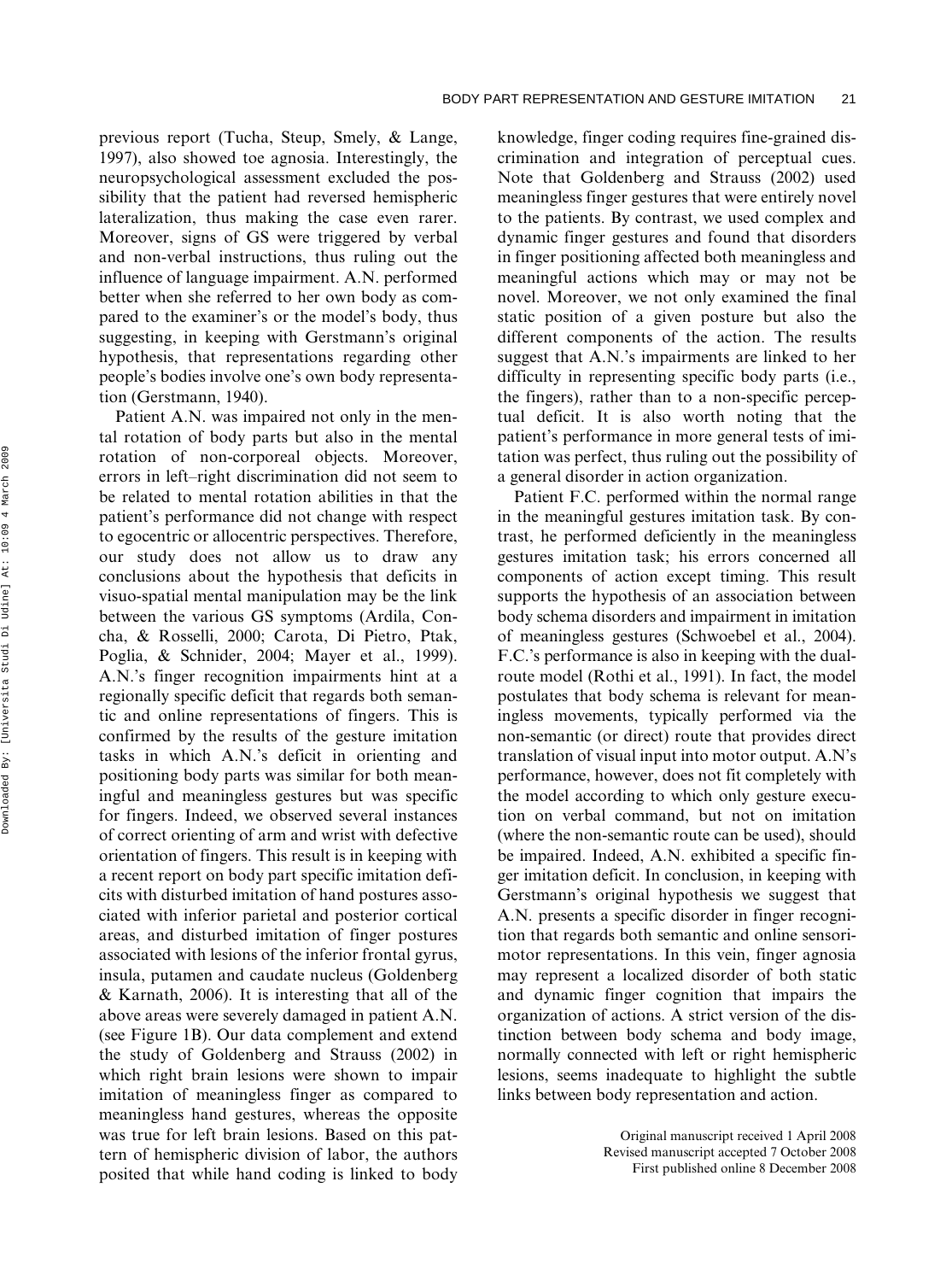#### **REFERENCES**

- Ardila, A., Concha, M., & Rosselli, M. (2000). Angular gyrus syndrome revisited: Acalculia, finger agnosia, right-left disorientation and semantic aphasia. *Aphasiology*, *14*, 743–754.
- Bartolomeo, P., Thiebaut De Schotten, M., & Doricchi, F. (2007). Left unilateral neglect as a disconnection syndrome. *Cerebral Cortex*, *17*, 2479–90.
- Beis, J. M., Paysant, J., Bret, D., Le Chapelain, L., & André, J. M. (2007). Specular right-left disorientation, finger-agnosia, and asomatoagnosia in right hemisphere stroke. *Cognitive Behavourial Neurology*, *20*, 163–169.
- Briggs, G. G., & Nebes, R. D. (1975). Patterns of hand preference in a student population. *Cortex*, *11*, 230–238.
- Buxbaum, L. J., & Coslett, H. B. (2001). Specialised structural descriptions for human body parts: Evidence from autotopagnosia. *Cognitive Neuropsychology*, *18*, 289–306.
- Buxbaum, L. J., Giovannetti, T., & Libon, D. (2000). The role of the dynamic body schema in praxis: Evidence from primary progressive apraxia. *Brain and Cognition*, *44*, 166–191.
- Carota, A., Di Pietro, M., Ptak, R., Poglia, D., & Schnider, A. (2004). Defective spatial imagery with pure Gerstmann's Syndrome. *European Neurology*, *52* 1–6.
- Casado, J. L., Jarrin, S., Madrid, A., & Gil-Peralta, A. (1995). Increased level of Gerstmann's syndrome secondary to thalamic hematoma. *Reviews in Neurology*, *23*, 1051–1052.
- Cocchini, G., Beschin, N., & Jehkonen, M. (2001). The Fluff test: A simple task to assess body representation neglect. *Neuropsychological Rehabilitation*, *11*, 17–31.
- Coslett, H. B., Saffran, E. M., & Schwoebel, J. (2002). Knowledge of the human body: A distinct semantic domain. *Neurology*, *59*, 357–363.
- De Renzi, E., & Lucchelli, F. (1988). Ideational apraxia. *Brain*, *11*, 1173–1185.
- Dozono, K., Hachisuka, K., Ohnishi, A., & Ogata, H. (1997). Gerstmann's Syndrome and ideational apraxia with a right cerebral hemispheric lesion: A case report. *Neurocase*, *3*, 61–66.
- Folstein, M. F., Folstein, S. E., & McHugh, P. R. (1975). 'Mini Mental State': A practical method for grading the cognitive state of patients for the clinician. *Journal of Psychiatry Research*, *12*, 189–198.
- Gerstmann, J. (1924). Fingeragnosie: eine umschriebene Stbrung der Orientierung am eigenen Korper. *Wien Klin Wochenechr*, *37*, 1010–1012.
- Gerstmann, J. (1940). Syndrome of finger agnosia, disorientation for right and left, agraphia and acalculia. *Archives of Neurology and Psychology*, *44*, 398–408.
- Goldenberg, G., & Karnath, H. O. (2006). The neural basis of imitation is body part specific. *Journal of Neuroscience*, *26*, 6282–6287.
- Goldenberg, G., & Strauss, S. (2002). Hemisphere asymmetries for imitation of novel gestures. *Neurology*, *59*, 893–897.
- Jung, R. E., Yeo, R. A., Sibbitt, W. L., Ford, C. C., Hart, B. L., & Brooks, W. M. (2001). Gerstmann

syndrome in systemic lupus erythematosus: Neuropsychological, neuroimaging and spectroscopic findings. *Neurocase*, *7*, 515–521.

- Luzzatti, C., Willmes, K., and De Bleser, R. (1991). *Aachener Aphasie Test (AAT)*. Firenze, Italy: Organizzazioni. Speciali.
- Marcel, A. J., Tegnér, R., & Nimmo-Smith, I. (2004). Anosognosia for plegia: Specificity, extension, partiality and disunity of bodily awareness. *Cortex*, *40*, 19–40.
- Mayer, E., Martory, M. D., Pegna, A. J., Landis, T., Delavelle, J., & Annoni, J. M. (1999). A pure case of Gerstmann syndrome with a subangular lesion. *Brain*, *122*, 1107–1120.
- Mazzoni, M., Pardossi, L., Cantini, R., Giorgetti, V., & Arena, R. (1990). Gerstmann syndrome: A case report. *Cortex*, *26*, 459–467.
- McIntosh, R., Brodie, E., Beschin, N., & Robertson, I. (2000). Improving the clinical diagnosis of personal neglect: A reformulated comb and razor test. *Cortex*, *36*, 289–292.
- Miceli, G., & Capasso, R. (1991). *I disturbi del calcolo*. Milano: Masson Ed.
- Moore, M. R., Saver, J. L., Johnson, K. A., & Romero, J. A. (1991). Right parietal stroke with Gerstmann's syndrome: Appearance on computed tomography, magnetic resonance imaging and single-photon emission computed tomography. *Archives of Neurology*, *48*, 432–435.
- Rorden, C., & Brett, M. (2000). Stereotaxic display of brain lesions. *Behavioural Neurology*, *12*, 191–200.
- Rothi, L. J. G., Ochipa, C., & Heilman, K. M. (1991). A cognitive neuropsychological model of limb apraxia. *Cognitive Neuropsychology*, *8*, 443–458.
- Roux, F. E., Boetto, S., Sacko, O., Chollet, F., & Trémoulet, M. (2003). Writing, calculation and finger recognition in the region of the angular gyrus: A cortical stimulation study of Gerstmann syndrome. *Journal of Neurosurgery*, *99*, 716–727.
- Russell, S. M., Elliott, R., Forshaw, D., Kelly, P. J., & Golfinos, J. G. (2005). Resection of parietal lobe gliomas: Incidence and evolution of neurological deficits in 28 consecutive patients correlated to the location and morphological characteristics of the tumor. *Journal of Neurosurgery*, *103*, 1010–1017.
- Schilder, P. (1931). Fingeragnosie, fingerapraxie, fingeraphasie. *Nervenarzt*, *4*, 625–629.
- Schwoebel, J., & Coslett, H. B. (2005). Evidence for multiple, distinct representations of the human body. *Journal of Cognitive Neuroscience*, *17*, 543–553.
- Schwoebel, J., Buxbaum, L. J., & Coslett, H. B. (2004). Representations of the human body in the production and imitation of complex movements. *Cognitive Neuropsychology*, *21*, 285–298.
- Semenza, C., & Goodglass, H. (1985). Localization of body parts in brain injured subjects. *Neuropsychologia*, *23*, 161–175.
- Sirigu, A., Grafman, J., Bressler, K., & Sunderland, T. (1991). Multiple representations contribute to body knowledge processing. *Brain*, *114*, 629–642.
- Spinnler, H., & Tognoni, G. (1987). Standardizzazione e taratura italiana di test neuropsicologici. *Italian Journal of Neurological Science*, *S8*, 93–99.